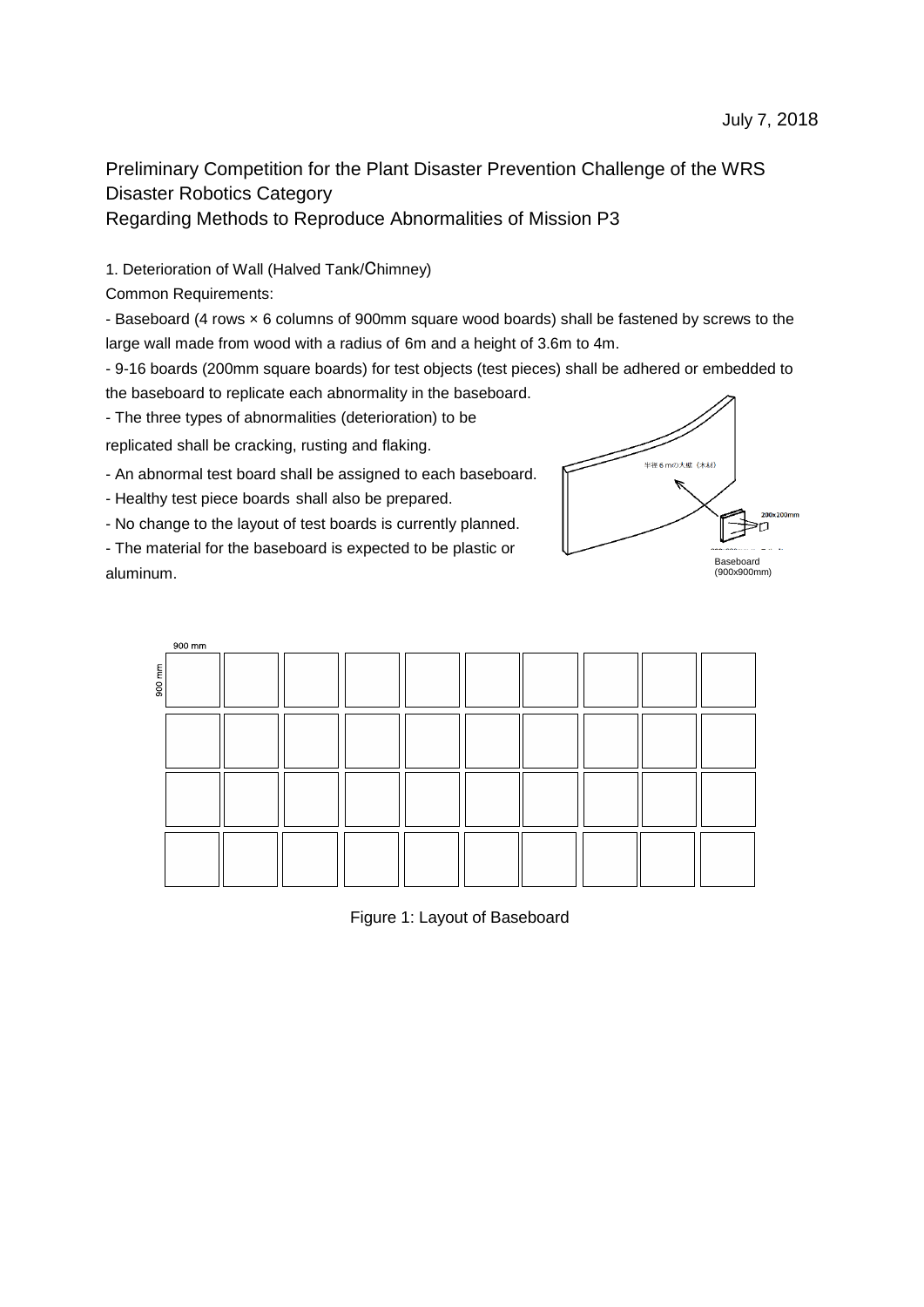- 2. Test Pieces Boards
- 2.1 Cracking
- Presumes visual inspection.
- Teams report linear cracking and the width and length of cracks
- Cracks shall have a width (t) of 0.2mm to 1mm and a length (a, b, c) of 30mm to 200mm.
- Vertical, horizontal and slanted (45 degree angles) are planned.
- Refer to the inspection requirements such as the bridge



Figure 3: Reproduction Method of Cracking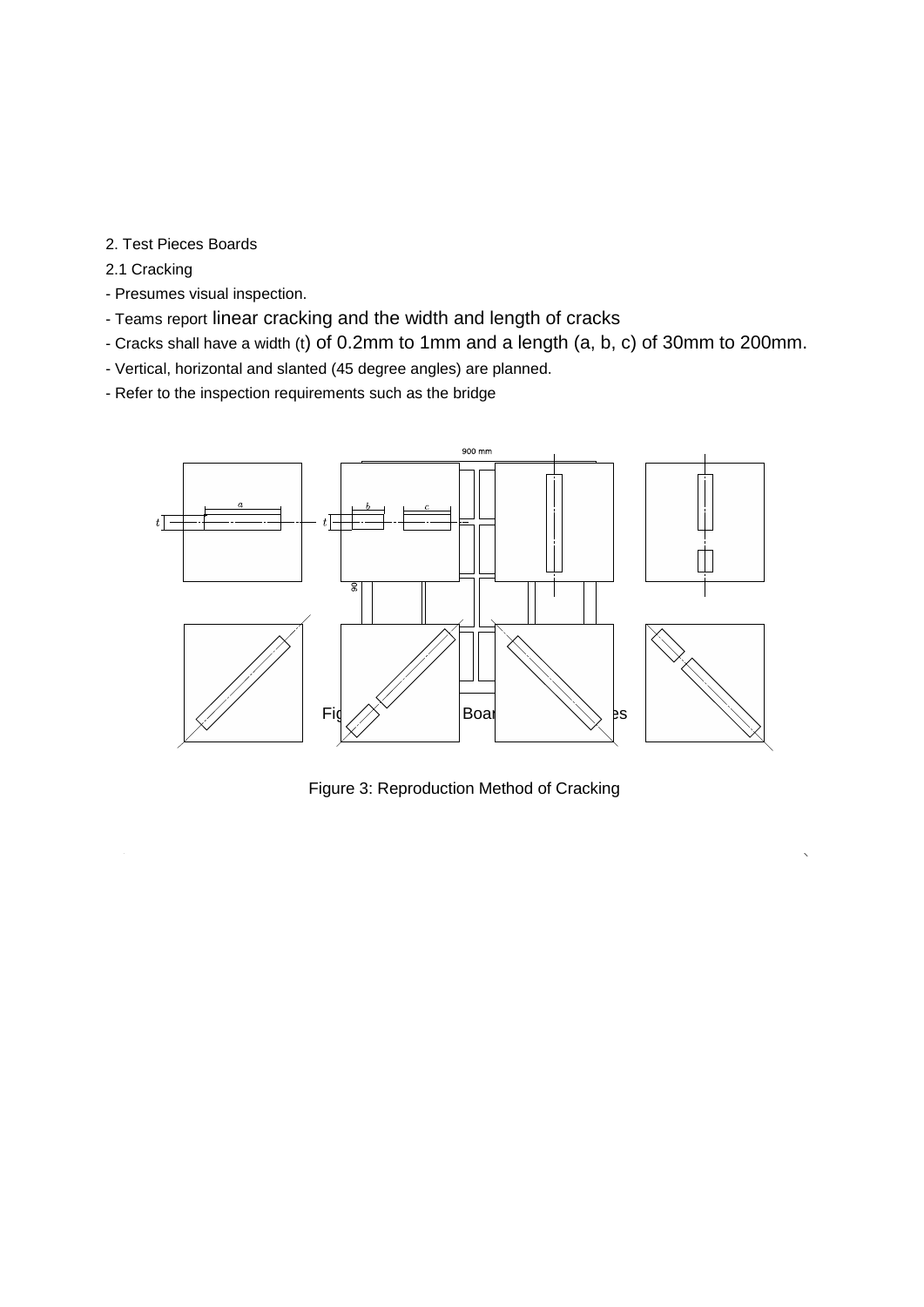## 2.2 Rusting

- Presumes visual inspection.

- Teams shall report rusting as a ratio [%] for the amount of rusting (distribution rate) in sections for a standard area (900mm<sup>2</sup>) in accordance with the ASTM D610 evaluation criteria.

- Rusting shall be actually replicated on thin iron plates with a circular geometry. The distribution pattern of rusting shall only be spot rusting.

## ASTM D610

Standard Test Method for Evaluating Degree of Rusting on Painted Steel Surfaces https://www.astm.org/DATABASE.CART/HISTORICAL/D610-01.htm file.yizimg.com/175706/2011090909552699.pdf



Figure 4: Reproduction Method of Rusting